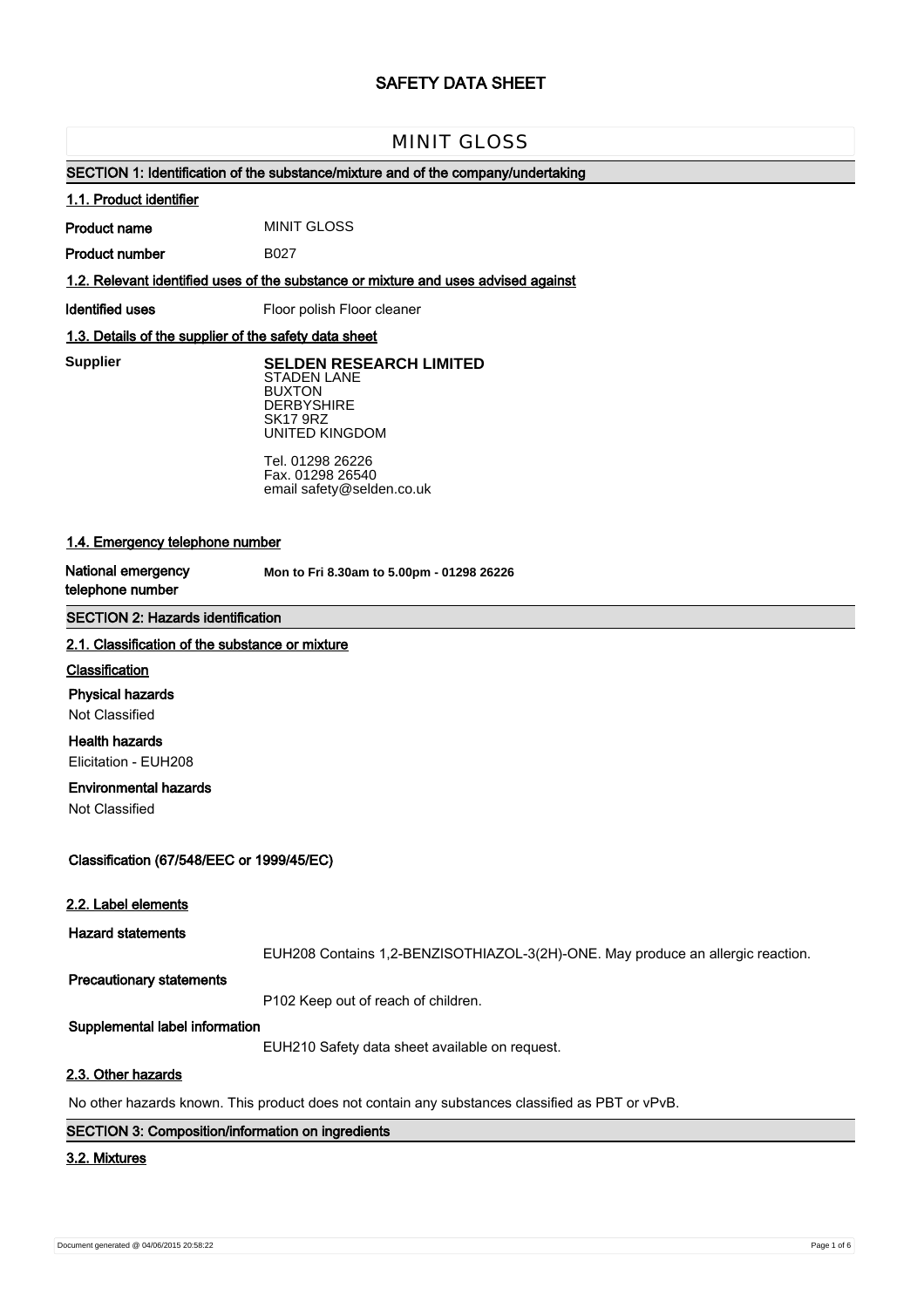| <b>MINIT GLOSS</b>                                                                 |                                           |          |
|------------------------------------------------------------------------------------|-------------------------------------------|----------|
| DIETHYLENE GLYCOL MONOETHYL ETHER<br>CAS number: $111-90-0$ EC number: $-$         |                                           | $1 - 5%$ |
|                                                                                    |                                           |          |
| Classification                                                                     | Classification (67/548/EEC or 1999/45/EC) |          |
| Eye Irrit. 2 - H319                                                                | Xi:R36.                                   |          |
| T.B.E.P.                                                                           |                                           | $1 - 5%$ |
| <b>CAS number: 78-51-3 EC number: 201-122-9</b>                                    |                                           |          |
| Classification                                                                     | Classification (67/548/EEC or 1999/45/EC) |          |
| Aquatic Chronic 3 - H412                                                           | R52/53.                                   |          |
| 1-METHOXY-2-PROPANOL                                                               |                                           | 1%       |
| <b>CAS number: 107-98-2 EC number: 203-539-1</b>                                   |                                           |          |
| <b>Classification</b>                                                              | Classification (67/548/EEC or 1999/45/EC) |          |
| Flam. Liq. 3 - H226                                                                | R <sub>10</sub>                           |          |
| STOT SE 3 - H336                                                                   |                                           |          |
| The Full Text for all R-Phrases and Hazard Statements are Displayed in Section 16. |                                           |          |

#### **SECTION 4: First aid measures**

# **4.1. Description of first aid measures**

#### **General information**

No specific recommendations. If in doubt, get medical attention promptly.

# **Inhalation**

Move affected person to fresh air at once. Get medical attention if any discomfort continues.

#### **Ingestion**

Rinse mouth thoroughly with water. Get medical attention if any discomfort continues. Give plenty of water to drink.

#### **Skin contact**

Remove affected person from source of contamination. Get medical attention if irritation persists after washing.

#### **Eye contact**

Remove any contact lenses and open eyelids wide apart. Continue to rinse for at least 15 minutes. Get medical attention if any discomfort continues. Continue to rinse for at least 15 minutes.

# **4.2. Most important symptoms and effects, both acute and delayed**

### **General information**

The severity of the symptoms described will vary dependent on the concentration and the length of exposure.

# **Inhalation**

No specific symptoms known.

## **Ingestion**

May cause stomach pain or vomiting.

# **Skin contact**

No specific symptoms known.

# **Eye contact**

Prolonged contact may cause redness and/or tearing.

# **4.3. Indication of any immediate medical attention and special treatment needed**

#### **Notes for the doctor**

Treat symptomatically.

#### **SECTION 5: Firefighting measures**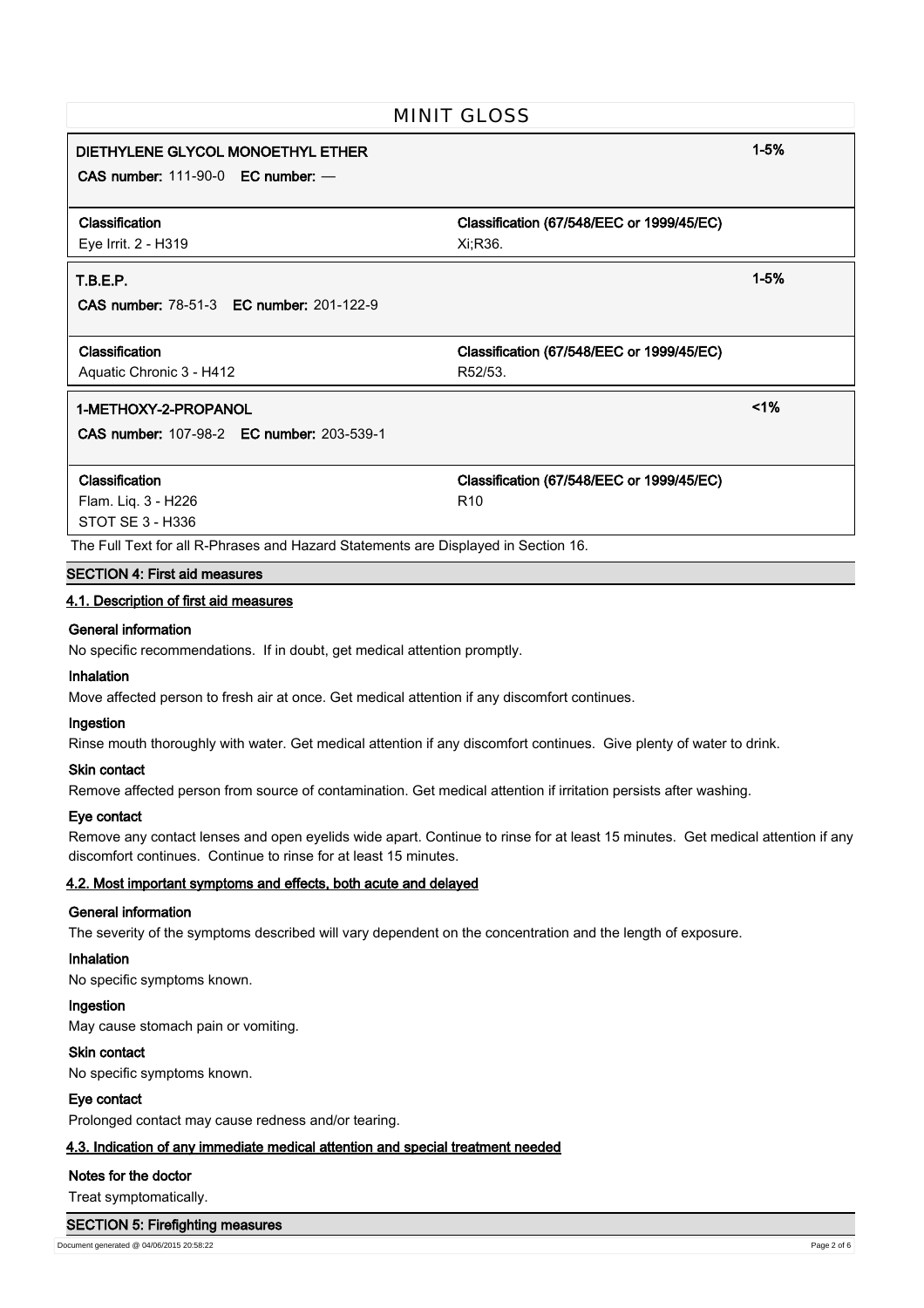# MINIT GLOSS

# **5.1. Extinguishing media**

#### **Suitable extinguishing media**

The product is not flammable. Use fire-extinguishing media suitable for the surrounding fire.

# **5.2. Special hazards arising from the substance or mixture**

# **Hazardous combustion products**

Thermal decomposition or combustion may liberate carbon oxides and other toxic gases or vapours.

#### **5.3. Advice for firefighters**

#### **Special protective equipment for firefighters**

Wear positive-pressure self-contained breathing apparatus (SCBA) and appropriate protective clothing.

# **SECTION 6: Accidental release measures**

# **6.1. Personal precautions, protective equipment and emergency procedures**

#### **Personal precautions**

For personal protection, see Section 8.

#### **6.2. Environmental precautions**

#### **Environmental precautions**

Avoid the spillage or runoff entering drains, sewers or watercourses.

# **6.3. Methods and material for containment and cleaning up**

# **Methods for cleaning up**

Stop leak if possible without risk. Avoid the spillage or runoff entering drains, sewers or watercourses. Absorb in vermiculite, dry sand or earth and place into containers. Flush contaminated area with plenty of water.

#### **6.4. Reference to other sections**

#### **Reference to other sections**

For personal protection, see Section 8. For waste disposal, see Section 13.

# **SECTION 7: Handling and storage**

# **7.1. Precautions for safe handling**

#### **Usage precautions**

Avoid spilling. Avoid contact with skin and eyes.

### **7.2. Conditions for safe storage, including any incompatibilities**

#### **Storage precautions**

Store in tightly closed original container in a dry, cool and well-ventilated place. Keep only in the original container.

# **7.3. Specific end use(s)**

#### **Specific end use(s)**

The identified uses for this product are detailed in Section 1.2.

#### **Usage description**

See product label for detailed usage and instructions.

# **SECTION 8: Exposure Controls/personal protection**

#### **8.1. Control parameters**

# **Occupational exposure limits**

#### **1-METHOXY-2-PROPANOL**

Long-term exposure limit (8-hour TWA): 100 ppm(Sk) 357 mg/m3(Sk) Short-term exposure limit (15-minute): 150 ppm(Sk) 560 mg/m3(Sk)

# **Ingredient comments**

WEL = Workplace Exposure Limits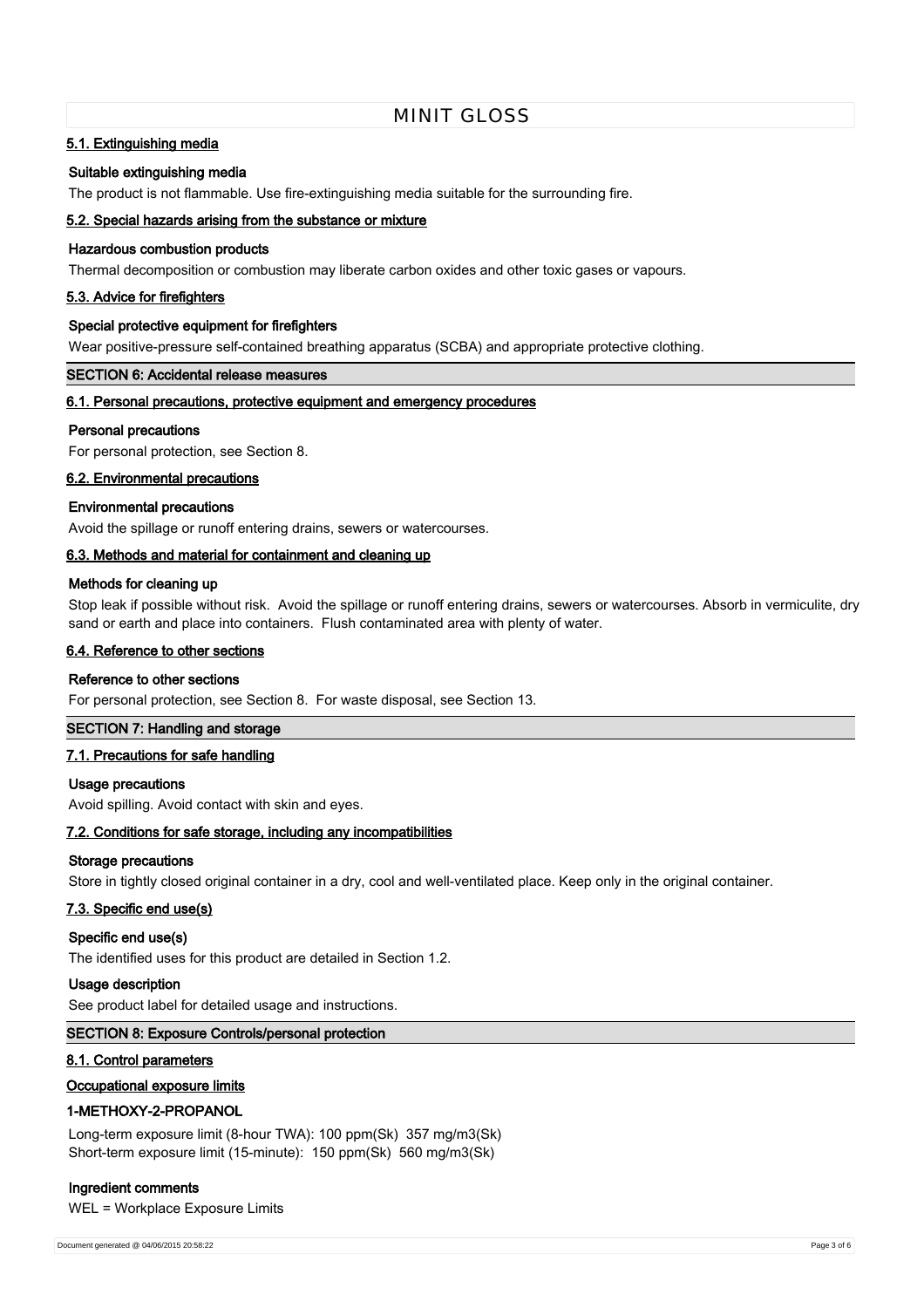# MINIT GLOSS

# **8.2. Exposure controls**

# **Protective equipment**





# **Eye/face protection**

Safety glasses are not normally required. However their use is recommended where there is a risk of spray mist or splashing when using or handling product.

#### **Hand protection**

Chemical-resistant, impervious gloves complying with an approved standard should be worn if a risk assessment indicates skin contact is possible.

#### **Other skin and body protection**

General workwear only

**SECTION 9: Physical and Chemical Properties**

# **9.1. Information on basic physical and chemical properties**

#### **Appearance**

Opaque liquid. Emulsion.

#### **Colour**

White.

# **Odour**

Perfume.

# **pH**

pH (concentrated solution): 8.5

# **Initial boiling point and range**

 $> 100^{\circ}$ C @

#### **Relative density**

1.018 - 1.028 @ @ 20°C

**Solubility(ies)** Miscible with water

# **9.2. Other information**

# **Other information**

None.

# **SECTION 10: Stability and reactivity**

# **10.1. Reactivity**

May react with other cleaning chemicals. For specific reactions refer to Section 10.5

#### **10.2. Chemical stability**

#### **Stability**

Stable at normal ambient temperatures. Mixing with any other material. Avoid the following conditions: Freezing.

# **10.3. Possibility of hazardous reactions**

**10.4. Conditions to avoid**

# **10.5. Incompatible materials**

# **10.6. Hazardous decomposition products**

Toxic gases/vapours/fumes of: Carbon dioxide (CO2). Carbon monoxide (CO).

# **SECTION 11: Toxicological information**

# **11.1. Information on toxicological effects**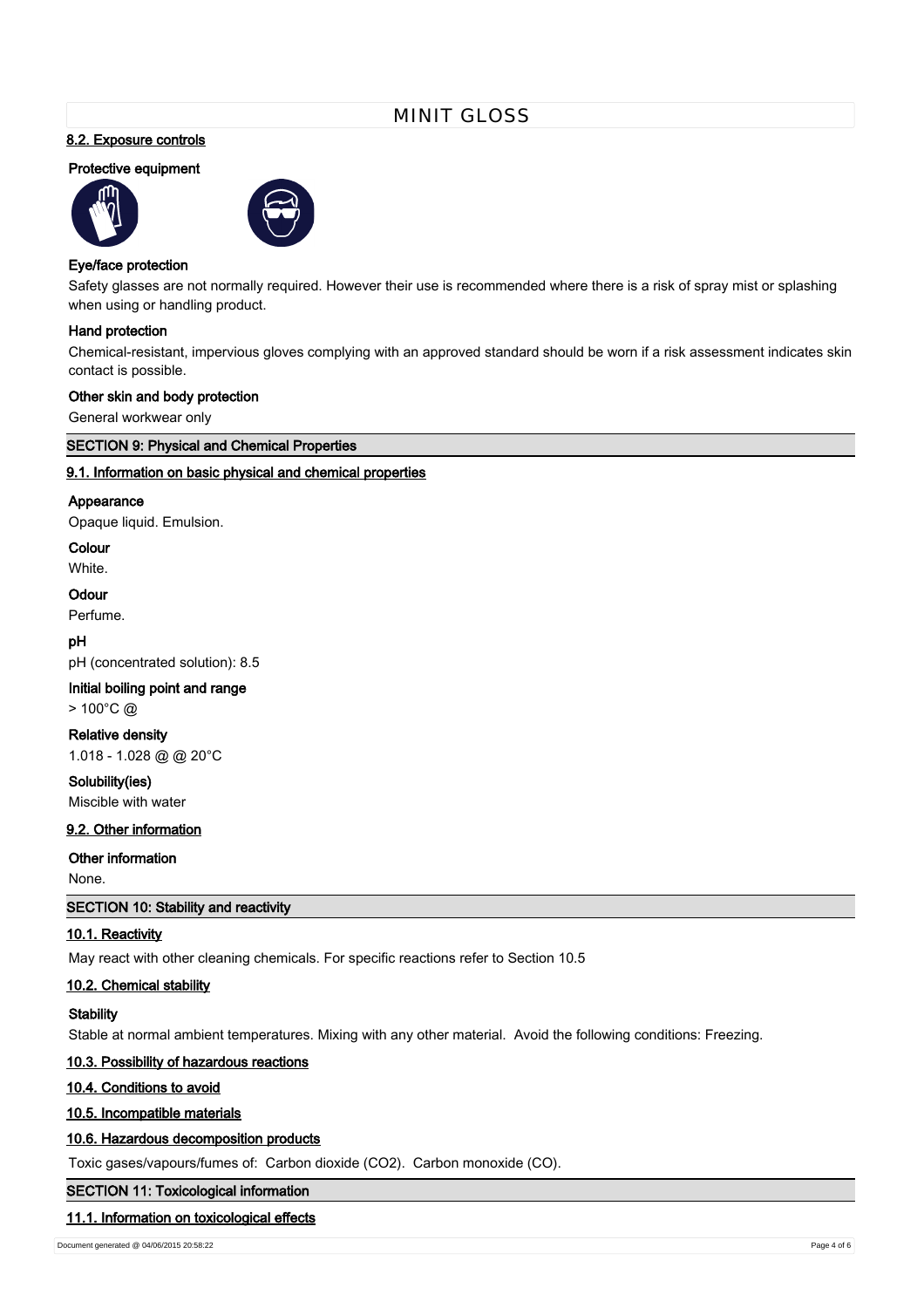# MINIT GLOSS

# **Toxicological effects**

No toxicological data is available for this mixture, however data can be provided for specific raw materials upon request.

# **Ingestion**

Gastrointestinal symptoms, including upset stomach. Severe abdominal pain. Diarrhoea.

#### **Skin contact**

Liquid may irritate skin.

# **Eye contact**

Irritation

# **SECTION 12: Ecological Information**

# **Ecotoxicity**

Not classed as Hazardous to the Environment but release to the environment should be avoided.

# **12.1. Toxicity**

Aquatic toxicity has not been carried out on this product. Data for raw materials contained in this product, when available, can be provided when necessary.

# **12.2. Persistence and degradability**

# **Persistence and degradability**

The surfactants contained within the product comply with the biodegradability criteria as laid down in Regulation (EC) No 648/2004.

# **12.3. Bioaccumulative potential**

The product does not contain any substances expected to be bioaccumulating.

# **12.4. Mobility in soil**

#### **Mobility**

The product contains substances, which are water soluble and may spread in water systems.

# **12.5. Results of PBT and vPvB assessment**

This product does not contain any substances classified as PBT or vPvB.

# **12.6. Other adverse effects**

None known.

# **SECTION 13: Disposal considerations**

# **13.1. Waste treatment methods**

#### **Disposal methods**

Dispose of waste to licensed waste disposal site in accordance with the requirements of the local Waste Disposal Authority.

# **SECTION 14: Transport information**

| Rail transport notes | Not classified. |
|----------------------|-----------------|
| Sea transport notes  | Not classified. |

# Air transport notes Not classified.

# **14.1. UN number**

Not applicable.

# **14.2. UN proper shipping name**

Not applicable.

#### **14.3. Transport hazard class(es)**

Not applicable.